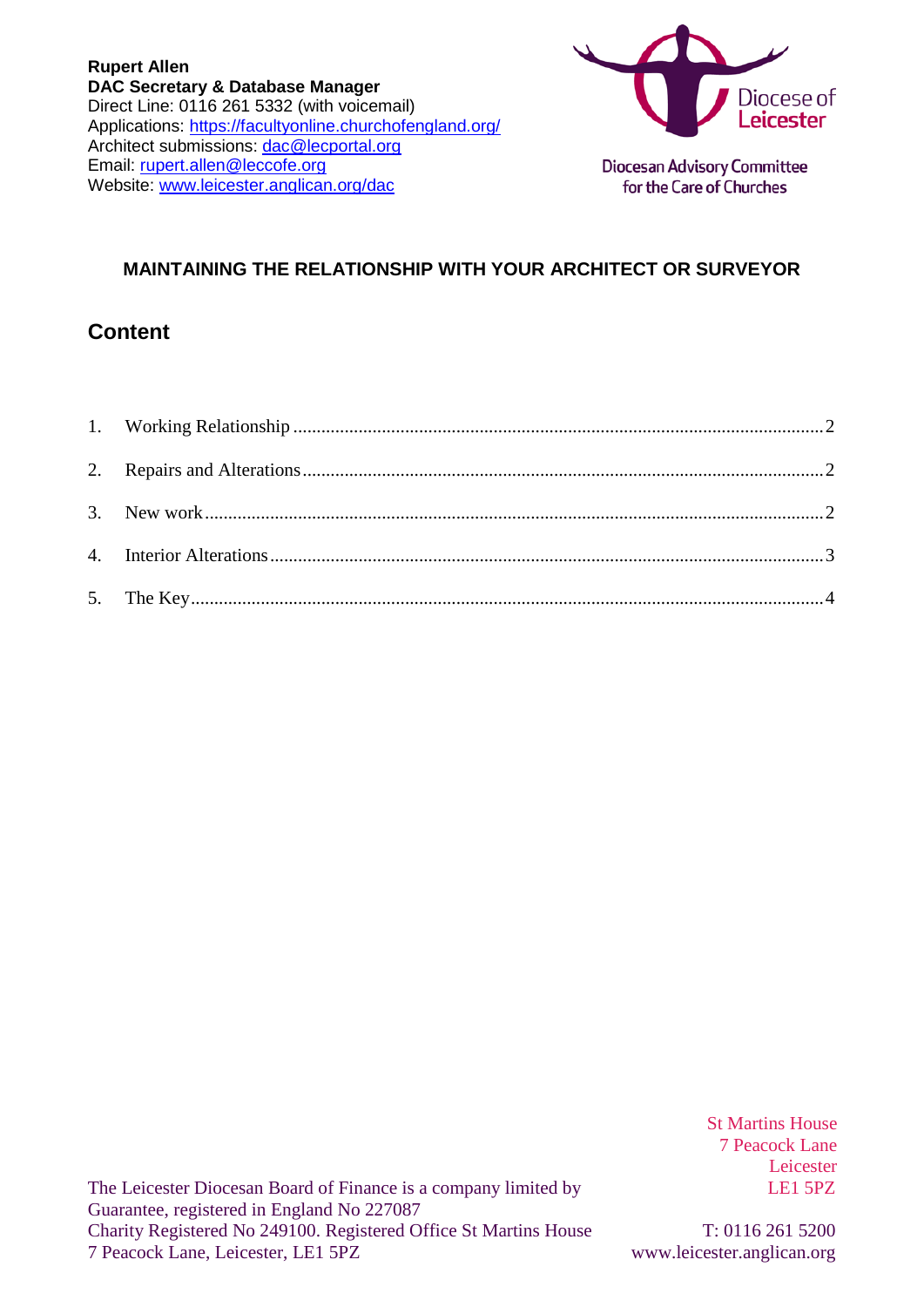**Advisory Committees for the Care of Churches of the Dioceses of Coventry and Leicester**

# <span id="page-1-0"></span>**1. Working Relationship**

- 1.1 A good working relationship with you architect / surveyor is invaluable in adequately caring for the church building.
- 1.2 Hidden in the construction of our churches is the wisdom of many ages and techniques not often found in our houses. A word with the architect / surveyor, even on what may seem to be a very minor matter, will draw in and on their expert knowledge of the building and prevent mistakes being made.
- 1.3 The architect is also aware of the process for obtaining a faculty to undertake work under the Care of Churches and Faculty Jurisdiction Measure 1991 and of consulting the statutory authorities which have a right to be consulted, e.g. English Heritage.

# <span id="page-1-1"></span>**2. Repairs and Alterations**

- 2.1 The Quinquennial Inspection Survey Report:
	- Tells you what needs doing **in order of priority**
	- **Does not** tell you how to do it
	- **Does not give you authority to proceed with the work**

All repairs specified in the report therefore need, in addition, an architect /surveyor's **specification** before they can be carried out. It is at this point that trouble so often begins. Parishes know a local builder (who has always done work for the church) and they resent paying fees for what looks like a "simple job".

- 2.2 The Diocesan Advisory Committee (DAC) will ask for an architect / surveyor's specification when the PCC applies for either Minor Works Authorisation from the Archdeacon or a Notification of Advice from the DAC ahead of seeking a faculty from the Chancellor for the repair work. Each item may cost a few pounds now, but in the long run it may save the PCC thousands.
- 2.3 The smaller things are usually those that trip us up!
- 2.4 Re-pointing may seem easy enough anyone can do it! Get the mortar mix too hard and a few frosts later the bricks and stones themselves begin to break up. Block up a vent that seems to be causing a draught and you may create the right conditions for dry rot. Simple mistakes on the grounds of short term cost savings with expensive consequences later!

## <span id="page-1-2"></span>**3. New work**

- 3.1 New work is a different subject for both the parish and architect / surveyor and it is an area of work in which their partnership is often seen at its best.
- 3.2 It is also in this field that the role of the architect / surveyor is seen most clearly in contrast to that of the good builder. They: -
	- Are briefed, or compile a brief together with the parish members, and respond to that brief
	- Design, taking into account the surrounding buildings, planning needs and regulations
	- Prepare production drawings, specify materials and their use
	- Advise on the need for other consultants and/or specialists
	- Set up a building contract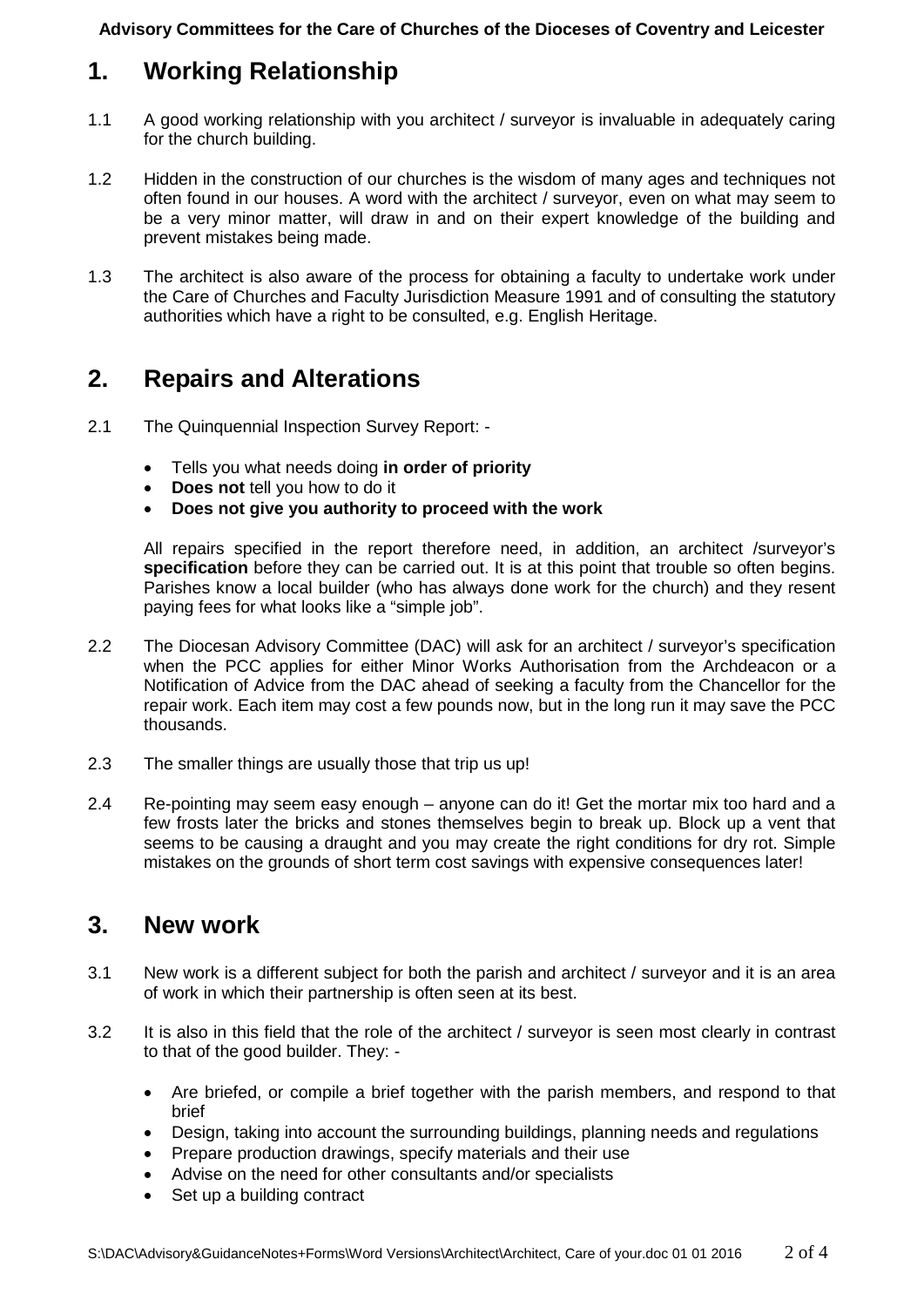#### **Advisory Committees for the Care of Churches of the Dioceses of Coventry and Leicester**

- Visit the site, as appropriate, to inspect the progress and quality of work
- Administer the terms of the building contract
- Generally look after the PCC's interests
- 3.3 The architect / surveyor who is engaged to design a new hall or re-design the church's interior need not be the same as the one who carries out the Quinquennial Inspection. Architects and surveyors understand this well since a wide variety of skills are needed for their work and the PCC may need to choose someone who has a particular flair for a particular task. However, it is both good manners and good practice to let your regular architect / surveyor know what you are hoping to do and assess their feelings before bringing in another professional – even if, as HLF grant applications now require the PCC goes through a competitive tendering process to appoint the architect / surveyor for the new work to be done.

## <span id="page-2-0"></span>**4. Interior Alterations**

- 4.1 **Re-ordering, re-wiring, re-decorating and new heating installations should not be done**, without informing your architect / surveyor and inviting their comments. The DAC, when considering a Minor Works / Certificate application for the work, will wish to note that your architect / surveyor has been consulted even if they do not fully direct the work.
- 4.2 **Re-ordering** is a skilled job for which the DAC expects architect / surveyor's drawings. It often involves new furniture and the re-location of pulpits, lecterns, fonts and pews. An **architect / surveyor's eye is essential**.
- 4.3 If structural work is involved, it may be wise to discuss with your architect / surveyor necessary direction and, at the same time, negotiate a sensible fee. They do not have to set fees as a percentage of the overall costs and can be engaged on an hourly basis or whatever seems appropriate to the task.
- 4.4 **Re-decorating** needs your architect's advice on two counts: firstly, materials, and secondly, colour scheme. (See Advisory Note: Re-decorating your Church).
- 4.5 More damage has been done to churches in recent years by the DIY enthusiast with a paintbrush than in any other field. Churches cannot and must not be treated like your home. They behave differently, are usually of traditional construction and have more variable and extreme temperature and moisture conditions.
- 4.6 Changes of colour call for an artist's eye, especially if they are to enhance the building and its worship. Architects / surveyors should be consulted about colour changes and paint materials.
- 4.7 **Re-wiring** can also include **Re-lighting** and, like re-decorating, can have an enormous effect upon the visual appearance of the church. Good lighting is not easy to achieve and requires special skills and a lighting designer may, in the long run, save the PCC both time and expense. Likewise, cabling and trunking can be very unsightly and a plethora of holes in the fabric of the church building are not desirable. (See Advisory note: Lighting and Rewiring).
- 4.8 A **new heating system** usually means new fittings. Heating appliances have never been glamorous and great care has to be taken not only to achieve an efficient system for your congregation but one that is aesthetically acceptable. This is what your architect / surveyor is trained to do. They may well wish to work with a heating engineer who will offer technical advice but they will want to advise about the siting and concealment of heaters. Satisfactory heating often depends upon it looking good as well as feeling good. (See Advisory note: Heating your Church).